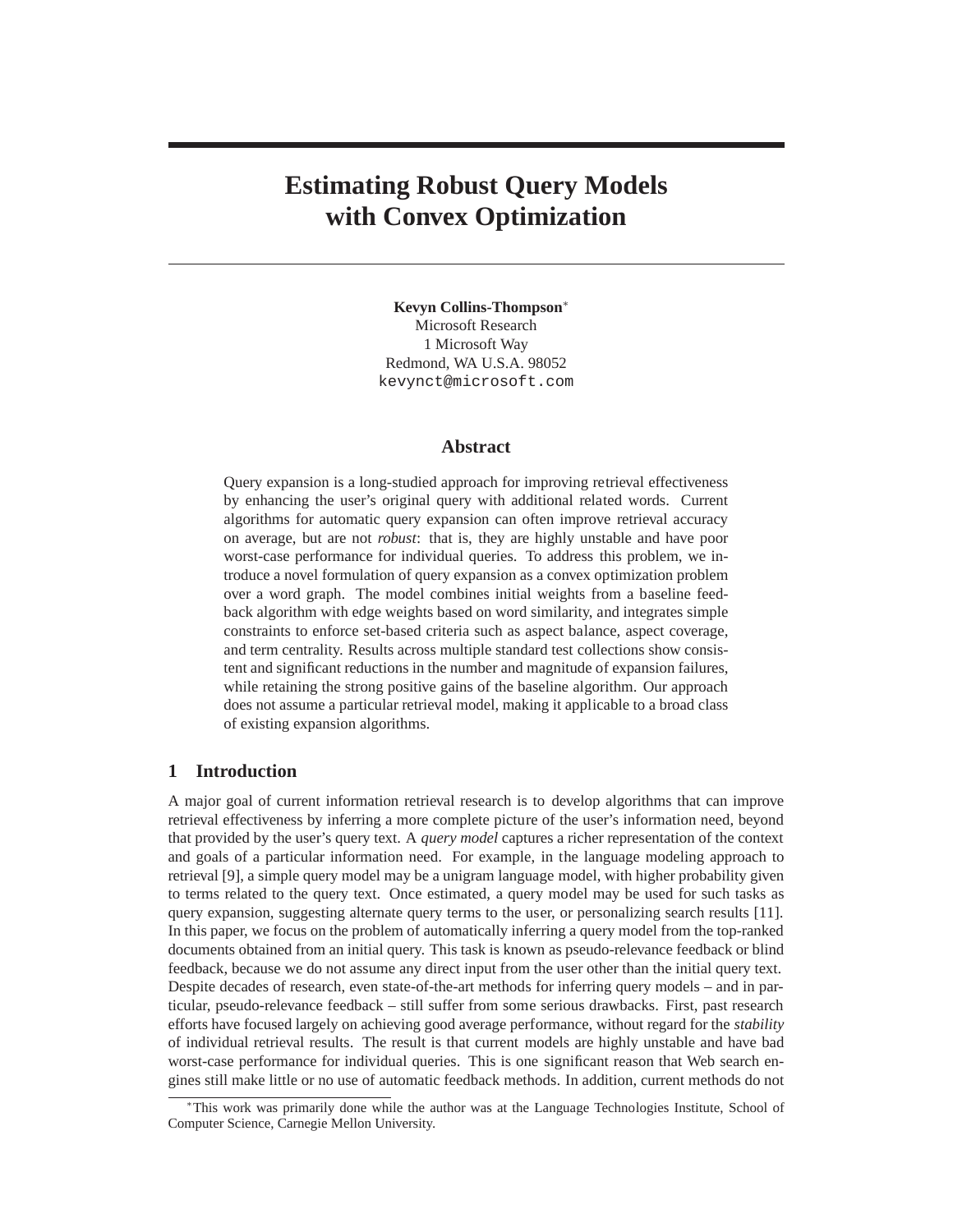adequately capture the relationships or tradeoffs between competing objectives, such as maximizing the expected relevance weights of selected words versus the risks of those choices. This is turn leads to several problems.

First, when term risk is ignored, the result will be less reliable algorithms for query models, as we show in Section 3. Second, selection of expansion terms is typically done in a greedy fashion by rank or score, which ignores the properties of the terms *as a set* and leads to the problem of aspect imbalance, a major source of retrieval failures [2]. Third, few existing expansion algorithms can operate *selectively*; that is, automatically detect when a query is risky to expand, and then avoid or reduce expansion in such cases. The few algorithms we have seen that do attempt selective expansion are not especially effective, and rely on sometimes complex heuristics that are integrated in a way that is not easy to untangle, modify or refine. Finally, for a given task there may be additional factors that must be constrained, such as the computational cost of sending many expansion terms to the search engine. To our knowledge such situations are not handled by any current query model estimation methods in a principled way.

To remedy these problems, we need a better theoretical framework for query model estimation: one that incorporates both risk and reward data about terms, that detect risky situations and expands selectively, that can incorporate arbitrary additional problem constraints such as a computational budget, and has fast practical implementations.

Our solution is to develop a novel formulation of query model estimation as a convex optimization problem [1], by casting the problem in terms of constrained graph labeling. Informally, we seek query models that use a set of terms with high expected relevance but low expected risk. This idea has close connections with models of risk in portfolio optimization [7]. An optimization approach frees us from the need to provide a closed-form formula for term weighting. Instead, we specify a (convex) objective function and a set of constraints that a good query model should satisfy, letting the solver do the work of searching the space of feasible query models. This approach gives a natural way to perform selective expansion: if there is no feasible solution to the optimization problem, we do not attempt to expand the original query. ore generally, it gives a very flexible framework for integrating different criteria for expansion as optimization constraints or objectives.

Our risk framework consists of two key parts. First, we seek to minimize an objective function that consists of two criteria: term relevance, and term risk. Term risk in turn has two subcomponents: the *individual risk* of a term, and the *conditional risk* of choosing one term given we have already chosen another. Second, we specify constraints on what 'good' sets of terms should look like. These constraints are chosen to address traditional reasons for query drift. With these two parts, we obtain a simple convex program for solving for the relative term weights in a query model.

## **2 Theoretical model**

Our aim in this section is to develop a constrained optimization program to find stable, effective query models. Typically, our optimization will embody a basic tradeoff between wanting to use evidence that has strong expected relevance, such as expansion terms with high relevance model weights, and the risk or confidence in using that evidence. We begin by describing the objectives and constraints over term sets that might be of interest for estimating query models. We then describe a set of (sometimes competing) constraints whose feasible set reflects query models that are likely to be effective and reliable. Finally, we put all these together to form the convex optimization problem.

## **2.1 Query model estimation as graph labeling**

We can gain some insight into the problem of query model estimation by viewing the process of building a query as a two-class *labeling* problem over terms. Given a vocabulary V , for each term  $t \in V$  we decide to either add term t to the query (assign label '1' to the term), or to leave it out (assign label '0'). The initial query terms are given a label of '1'. Our goal is to find a function  $f: V \to \{0, 1\}$  that classifies the finite set V of  $|V| = K$  terms, choosing one of the two labels for each term. The terms are typically related, so that the pairwise similarity  $\sigma(i, j)$  between any two terms  $w_i, w_j$  is represented by the weight of the edge connecting  $w_i$  and  $w_j$  in the undirected graph  $G = (V, E)$ , where E is the set of all edges. The cost function  $L(f)$  captures our displeasure for a given  $f$ , according to how badly the following two criteria are given by the labeling produced by  $f$ .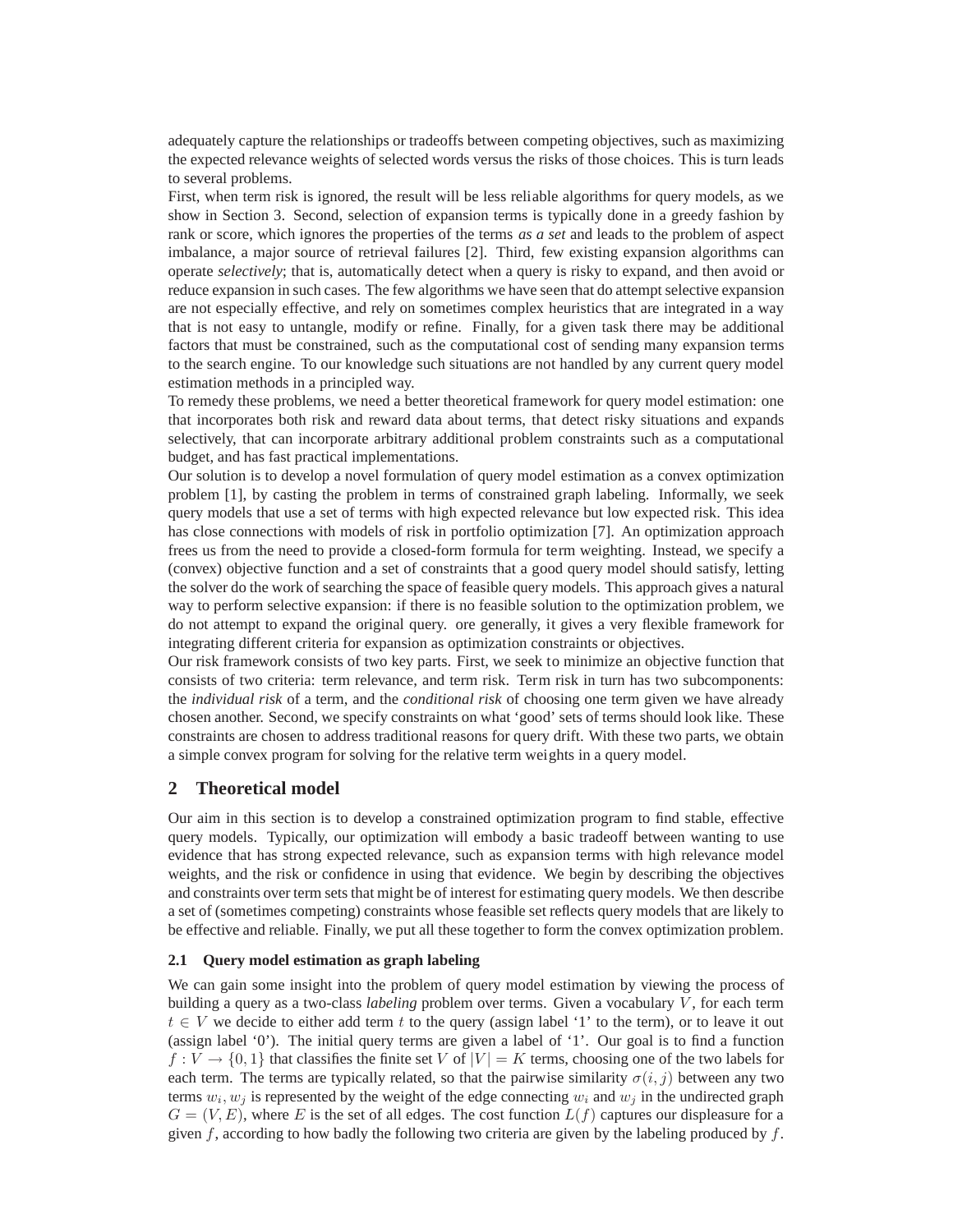

Figure 1: Query model estimation as a constrained graph labeling problem using two labels (relevant, non-relevant) on a graph of pairwise term relations. The square nodes X, Y, and Z represent query terms, and circular nodes represent potential expansion terms. Dark nodes represent terms with high estimated label weights that are likely to be added to the initial query. Additional constraints can select sets of terms having desirable properties for stable expansion, such as a bias toward relevant labels related to multiple query terms (right).

- The cost  $c_{i:k}$  gives the cost of labeling term  $t_i$  with label  $k \in \{0, 1\}$ .
- The cost  $\sigma_{i,j} \cdot d(f(i), f(j))$  gives the penalty for assigning labels  $f(i)$  and  $f(j)$  to items i and j when their similarity is  $\sigma_{i,j}$ . The function  $d(u, v)$  is a metric that is the same for all edges. Typically, similar items are expected to have similar labels and thus a penalty is assigned to the degree this expectation is violated.

For this study, we assume a very simple metric in which  $d(i, j) = 1$  if  $i \neq j$  and 0 otherwise. In a probabilistic setting, finding the most probable labeling can be viewed as a form of maximum a posteriori (MAP) estimation over the Markov random field defined by the term graph.

Although this problem is NP-hard for arbitrary configurations, various approximation algorithms exist that run in polynomial time by relaxing the constraints. Here we relax the condition that the labels be integers in  $\{0, 1\}$  and allow real values in  $[0, 1]$ . A review of relaxations for the more general metric labeling problem is given by Ravikumar and Lafferty [10]. The basic relaxation we use is

maximize 
$$
\sum_{s;j} c_{s;j} x_{s;j} + \sum_{s,t;j,k} \sigma_{s,j;t,k} x_{s;j} x_{t;k}
$$
  
subject to 
$$
\sum_{j} x_{s;j} = 1
$$

$$
0 \le x_{s;j} \le 1.
$$
 (1)

The variable  $x_{s,i}$  denotes the assignment value of label j for term s. Our method obtains its initial assignment costs  $c_{s;j}$  from a baseline feedback method, given an observed query and corresponding set of query-ranked documents. For our baseline expansion method, we use the strong default feedback algorithm included in Indri 2.2 based on Lavrenko's Relevance Model [5]. Further details are available in [4].

In the next section, we discuss how to specify values for  $c_{s;j}$  and  $\sigma_{s,j;t,k}$  that make sense for query model estimation. For a two-label problem where  $j \in \{0, 1\}$ , the values of  $x_i$  for one label completely determine the values for the other, since they must sum to 1, so it suffices to optimize over only the  $x_{i;1}$ , and for simplicity we simply refer to  $x_i$  instead of  $x_{i;1}$ .

Our goal is to find a set of weights  $x = (x_1, \ldots, x_K)$  where each  $x_i$  corresponds to the weight in the final query model of term  $w_i$  and thus is the relative value of each word in the expanded query. The graph labeling formulation may be interpreted as combining two natural objectives: the first maximizes the expected relevance of the selected terms, and the second minimizes the risk associated with the selection. We now describe each of these in more detail, followed by a description of additional set-based constraints that are useful for query expansion.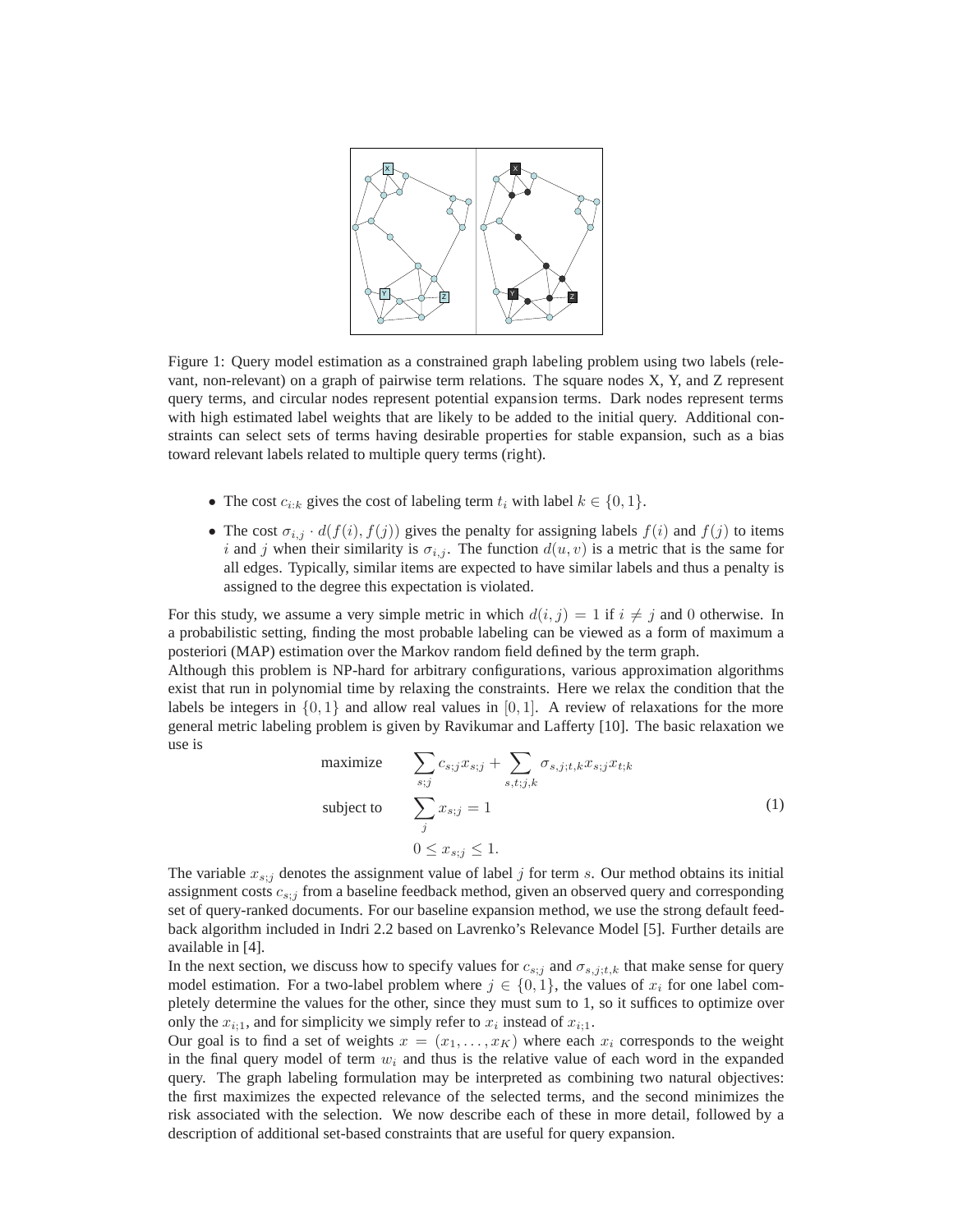#### **2.2 Relevance objectives**

Given an initial set of term weights from a baseline expansion method  $c = (c_1, \ldots, c_K)$  the *expected relevance* over the vocabulary V of a solution x is given by the weighted sum  $c \cdot x = \sum_{k} c_k x_k$ . Essentially, maximizing expected relevance biases the 'relevant' labels toward those words with the highest  $c_i$  values. Other relevance objective functions are also possible, as long as they are convex. For example, if c and x represent probability distributions over terms, then we could replace  $c \cdot x$ with  $KL(c||x)$  as an objective since KL-divergence is also convex in c and x.

The initial assignment costs (label values)  $c$  can be set using a number of methods depending on how scores from the baseline expansion model are normalized. In the case of Indri's language model-based expansion, we are given estimates of the Relevance Model  $p(w|R)$  over the highestranking k documents<sup>1</sup>. We can also estimate a non-relevance model  $p(w|N)$  using the collection to approximate non-relevant documents, or using the *lowest-ranked* k documents out of the top 1000 retrieved by the initial query Q. To set  $c_{s:1}$ , we first compute  $p(R | w)$  for each word w via Bayes Theorem,

$$
p(R|w) = \frac{p(w|R)}{p(w|R) + p(w|N)}
$$
 (2)

assuming  $p(R) = p(N) = 1/2$ . Using the notation  $p(R|Q)$  and  $p(R|Q)$  to denote our belief that any query word or non-query word respectively should have label 1, the initial expected label value is then

$$
c_{s:1} = \begin{cases} p(R|Q) + (1 - p(R|Q)) \cdot p(R|w_s) & s \in Q \\ p(R|\bar{Q}) \cdot p(R|w_s) & s \notin Q \end{cases}
$$
(3)

for the 'relevant' label. We use  $p(R|Q) = 0.75$  and  $p(R|\bar{Q}) = 0.5$ . Since the label values must sum to one, for binary labels we have  $c_{s:0} = 1 - c_{s:1}$ .

## **2.3 Risk objectives**

Optimizing for expected term relevance only considers one dimension of the problem. A second critical objective is minimizing the risk associated with a particular term labeling. We adapt an informal definition of risk here in which the variance of the expected relevance is a proxy for uncertainty, encoded in the matrix  $\Sigma$  with entries  $\sigma_{ij}$ . Using a betting analogy, the weights  $x = \{x_i\}$ represent wagers on the utility of the query model terms. A risky strategy would place all bets on the single term with highest relevance score. A lower-risk strategy would distribute bets among terms that had both a large estimated relevance and low redundancy, to cover all aspects of the query.

**Conditional term risk.** First, we consider the *conditional risk*  $\sigma_{ij}$  between pairs of terms  $w_i$  and  $w_i$ . To quantify conditional risk, we measure the redundancy of choosing word  $w_i$  given that  $w_i$ has already been selected. This relation is expressed by choosing a symmetric similarity measure  $\sigma(w_i, w_j)$  between  $w_i$  and  $w_j$ , which is rescaled into a distance-like measure  $d(w_i, w_j)$  with the formula

$$
\sigma_{ij} = d(w_i, w_j) = \gamma \exp(-\rho \cdot \sigma(w_i, w_j)) \tag{4}
$$

The quantities  $\gamma$  and  $\rho$  are scaling constants that depend on the output scale of  $\sigma$ , and the choice of  $\gamma$  also controls the relative importance of individual vs. conditional term risk. In this study, our  $\sigma(w_i, w_j)$  measure is based on term associations over the  $2 \times 2$  contingency table of term document counts. For this experiment we used the Jaccard coefficient: future work will examine others.

**Individual risk.** We say that a term related to multiple query terms exhibits *term centrality*. Previous work has shown that central terms are more likely to be more effective for expansion than terms related to few query terms [3] [12]. We use term centrality to quantify a term's individual risk, and define it for a term  $w_i$  in terms of the vector  $d_i$  of all similarities of  $w_i$  with all query terms. The covariance matrix  $\Sigma$  then has diagonal entries

$$
\sigma_{ii} = ||d_i||_2^2 = \sum_{w_q \in Q} d^2(w_i, w_q)
$$
\n(5)

<sup>&</sup>lt;sup>1</sup>We use the symbols  $R$  and  $N$  to represent relevance and non-relevance respectively.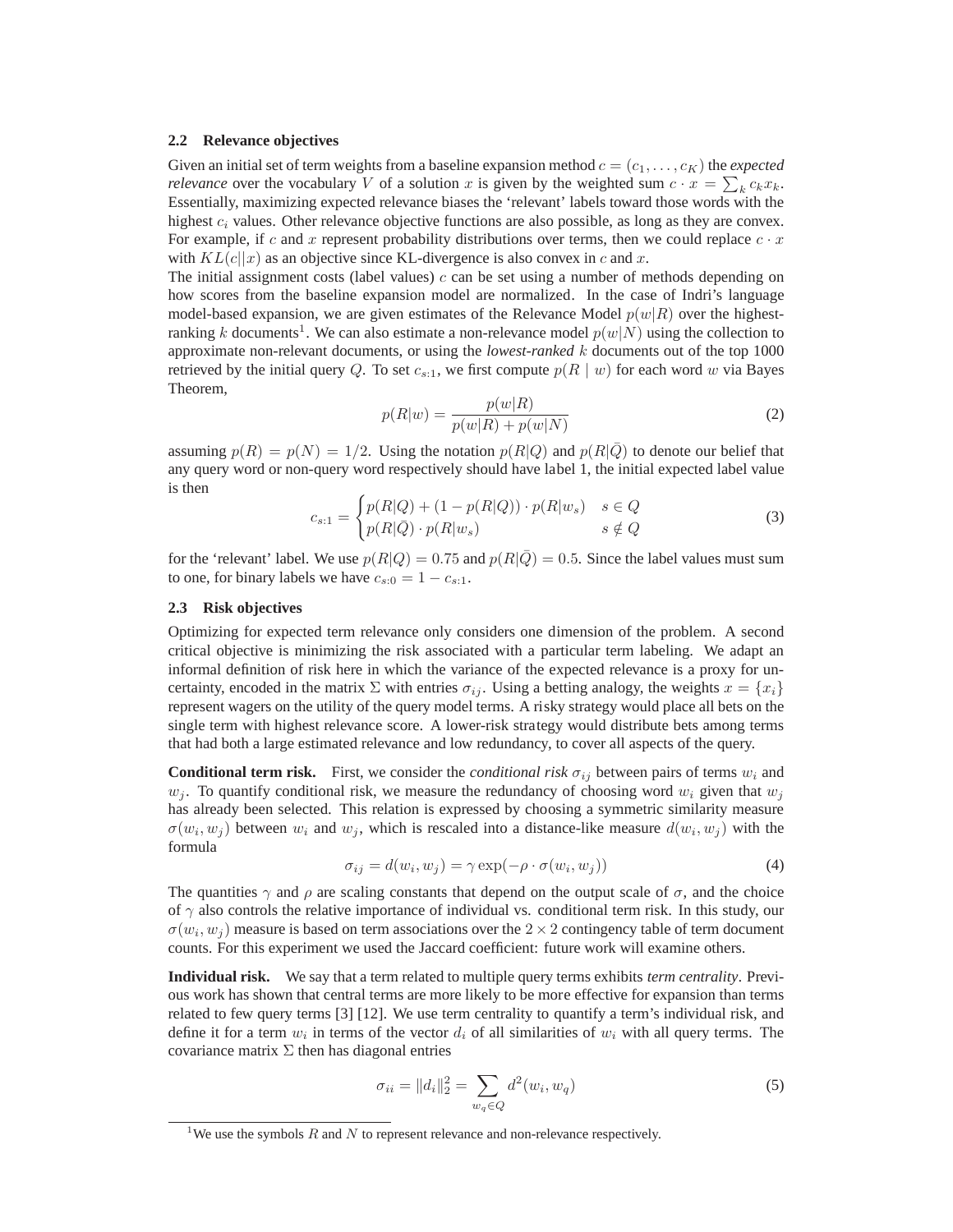

Figure 2: Three complementary criteria for expansion term weighting on a graph of candidate terms, and two query terms  $X$  and  $Y$ . The aspect balance constraint (left) prefers sets of expansion terms that balance the representation of  $X$  and  $Y$ . The aspect coverage constraint (center) increases recall by allowing more expansion candidates within a distance threshold of each term. Term centering (right) prefers terms near the center of the graph, and thus more likely to be related to both terms, with minimum variation in the distances to  $X$  and  $Y$ .

Other definitions of centrality are certainly possible, e.g. depending on generative assumptions for term distributions.

We can now combine relevance and risk into a single objective, and control the tradeoff with a single parameter  $\kappa$ , by minimizing the function

$$
L(x) = -c^T x + \frac{\kappa}{2} x^T \Sigma x.
$$
 (6)

If  $\Sigma$  is estimated from term co-occurrence data in the top-retrieved documents, then the condition to minimize  $x^T \Sigma x$  also encodes the fact that we want to select expansion terms that are not all in the same co-occurrence cluster. Rather, we prefer a set of expansion terms that are more diverse, covering a larger range of potential topics.

### **2.4 Set-based constraints**

One limitation of current query model estimation methods is that they typically make greedy termby-term decisions using a threshold, without considering the qualities of the set of terms as a whole. A one-dimensional greedy selection by term score, especially for a small number of terms, has the risk of emphasizing terms related to one aspect and not others. This in turn increases the risk of query drift after expansion. We now define several useful constraints on query model terms: *aspect balance*, *aspect coverage*, and *query term support*. Figure 2 gives graphical examples of aspect balance, aspect coverage, and the term centrality objective.

**Aspect balance.** We make the simplistic assumption that each of a query's terms represents a separate and unique aspect of the user's information need. We create the matrix A from the vectors  $\phi_k(w_i)$  for each query term  $q_k$ , by setting  $A_{ki} = \phi_k(w_i) = \sigma_{ik}$ . In effect, Ax gives the projection of the solution model x on each query term's feature vector  $\phi_k$ . We define the requirement that x be in balance to be that the vector Ax be element-wise close to the mean vector  $\mu$  of the  $\phi_k$ , within a tolerance  $\zeta_{\mu}$ , which we denote (with some flexibility in notation) by

$$
Ax \preceq \mu + \zeta_{\mu}.\tag{7}
$$

To demand an exact solution, we set  $\zeta_{\mu} = 0$ . In reality, some slack is desirable for slightly better results and so we use a small positive value for  $\zeta_{\mu}$  such as 1.0.

**Query term support.** Another important constraint is that the set of initial query terms Q be predicted by the solution labeling. We express this mathematically by requiring that the the weights for the 'relevant' label on the query terms  $x_{i:1}$  lie in a range  $l_i \leq x_i \leq u_i$  and in particular be above the threshold  $l_i$  for  $x_i \in Q$ . Currently  $l_i$  is set to a default value of 0.95 for all query terms, and zero for all other terms.  $u_i$  is set to 1.0 for all terms. Term-specific values for  $l_i$  may also be desirable to reflect the rarity or ambiguity of individual query terms.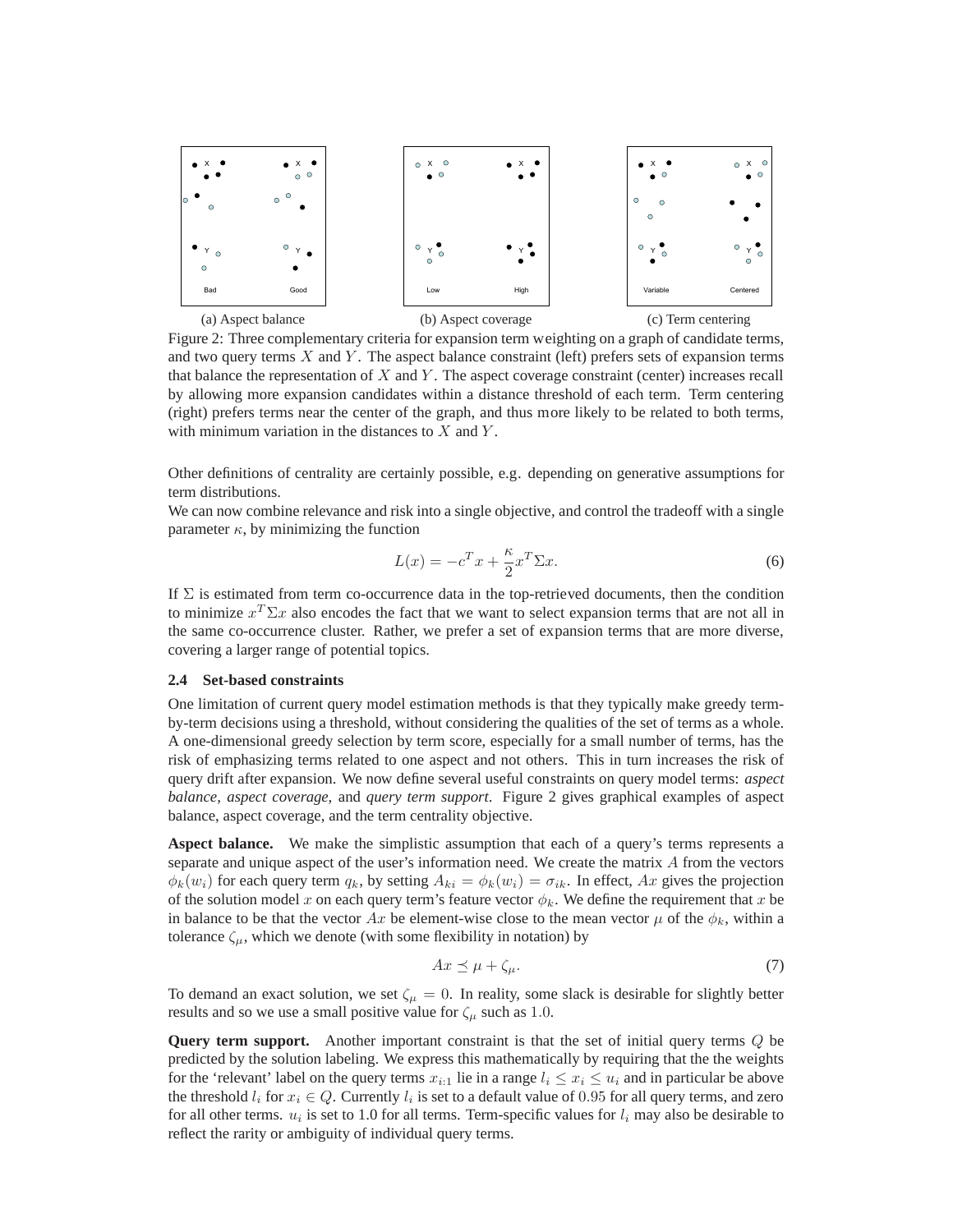| minimize $-c^T x + \frac{\kappa}{2} x^T \Sigma x$ |             | Relevance, term centrality & risk | (9)  |
|---------------------------------------------------|-------------|-----------------------------------|------|
| subject to $Ax \preceq \mu + \zeta_{\mu}$         |             | Aspect balance                    | (10) |
| $g_i{}^T x \geq \zeta_i,$                         | $w_i \in Q$ | Aspect coverage                   | (11) |
| $l_i \leq x_i \leq u_i, \quad i = 1, \ldots, K$   |             | Query term support, positivity    | (12) |

Figure 3: The basic constrained quadratic program QMOD used for query model estimation.

**Aspect coverage.** One of the strengths of query expansion is its potential for solving the vocabulary mismatch problem by finding different words to express the same information need. Therefore, we can also require a minimal level of *aspect coverage*. That is, we may require more than just that terms are balanced evenly among all query terms: we may care about the absolute level of support that exists. For example, suppose our information sources are feedback terms, and we have two possible term weightings that are otherwise feasible solutions. The first weighting has only enough terms selected to give a minimal non-zero but even covering to all aspects. The second weighting scheme has three times as many terms, but also gives an even covering. Assuming no conflicting constraints such as maximum query length, we may prefer the second weighting because it increases the chance we find the right alternate words for the query, potentially improving recall.

We denote the set of distances to neighboring words of query term  $q_i$  by the vector  $g_i$ . The projection  $g_i^T x$  gives us the aspect coverage, or how well the words selected by the solution x 'cover' term  $q_i$ . The more expansion terms near  $q_i$  that are given higher weights, the larger this value becomes. When only the query term is covered, the value of  $g_i^T x = \sigma_{ii}$ . We want the aspect coverage for each of the vectors  $g_i$  to exceed a threshold  $\zeta_i$ , and this is expressed by the constraint

$$
g_i^T x \ge \zeta_i. \tag{8}
$$

Putting together the relevance and risk objectives, and constraining by the set properties, results in the following complete quadratic program for query model estimation, which we call QMOD and is shown in Figure 3. The role of each constraint is given in italics.

## **3 Evaluation**

In this section we summarize the effectiveness of using the QMOD convex programs to estimate query models and examine how well the QMOD feasible set is calibrated to the empirical risk of expansion. For space reasons we are unable to include a complete sensitivity analysis of the effect of the various constraints. The best risk-reward tradeoff is generally obtained with a strong query support constraint  $(l_i$  near 1.0) and moderate balance between individual and conditional term risk. We used the following default values for the control parameters:  $\kappa = 1.0, \gamma = 0.75, \zeta_u = 1.0$ ,  $\zeta_i = 0.1$ ,  $u_i = 1.0$ , and  $l_i = 0.95$  for query terms and  $l_i = 0$  for non-query terms.

## **3.1 Robustness of Model Estimation**

In this section we evaluate the robustness of the query models estimated using the convex program in Fig. 3 over several TREC collections. We created a histogram of MAP improvement across sets of topics. This is a fine-grained look that shows the distribution of gain or loss in MAP for a given feedback method. Using these histograms we can distinguish between two systems that might have the same number of failures, but which help or hurt queries by very different magnitudes. The number of queries helped or hurt by expansion is shown, binned by the loss or gain in average precision by using feedback. The baseline feedback here was Indri 2.2 (Modified Relevance Model with stoplist) [8]. The robustness histogram with results combined for all collections is shown in Fig. 4. Both algorithms achieve the same gain in average precision over all collections (15%). Yet considering the expansion failures whose loss in average precision is more than 10%, the robust version hurts more than 60% fewer queries.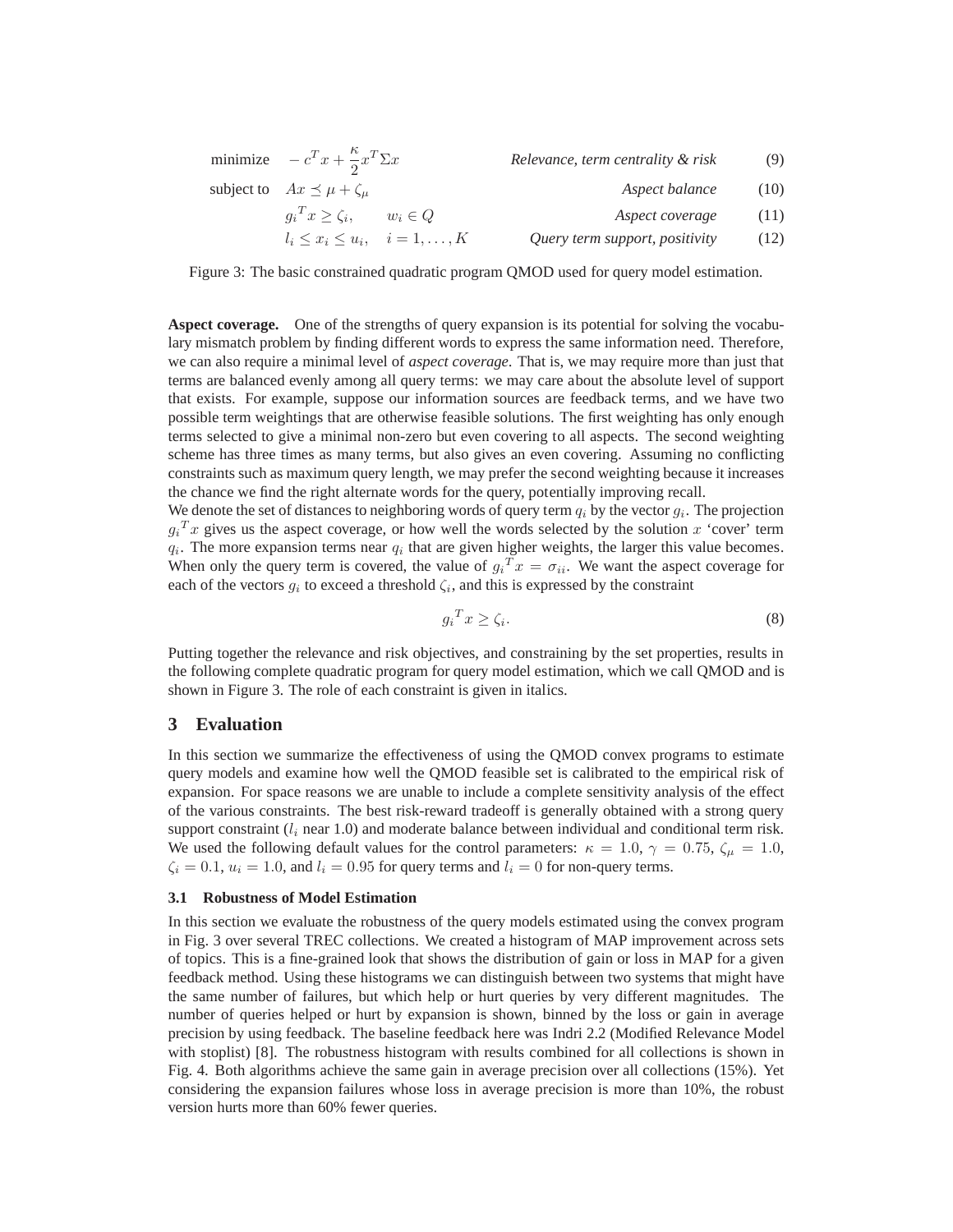

Figure 4: Comparison of expansion robustness for four TREC collections combined (TREC 1&2, TREC 7, TREC 8, wt10g). The histograms show counts of queries, binned by percent change in average precision. The dark bars show robust expansion performance using the QMOD convex program with default control parameters. The light bars show baseline expansion performance using term relevance weights only. Both methods improve average precision by an average of 15%, but the robust version hurts significantly fewer queries, as evident by the greatly reduced tail on the left histogram (queries hurt).

## **3.2 Calibration of Feasible Set**

If the constraints of a convex program are well-designed for stable query expansion, the odds of an infeasible solution should be much greater than 50% for queries that are risky. In those cases, the algorithm will not attempt to enhance the query. Conversely, the odds of finding a feasible query model should ideally increase for thoese queries that are more amenable to expansion. Overall, 17% of all queries had infeasible programs. We binned these queries according to the actual gain or loss that would have been achieved with the baseline expansion, normalized by the original number of queries appearing in each bin when the (non-selective) baseline expansion is used. This gives the log-odds of reverting to the original query for any given gain/loss level.

The results are shown in in Figure 5. As predicted, the QMOD algorithm is more likely to decide infeasibility for the high-risk zones at the extreme ends of the scale. Furthermore, the odds of finding a feasible solution do indeed increase directly with the actual benefits of using expansion, up to a point where we reach an average precision gain of 75% and higher. At this point, such high-reward queries are considered high risk by the algorithm, and the likelihood of reverting to the original query increases dramatically again. This analysis makes clear that the selective expansion behavior of the convex algorithm is well-calibrated to the true expansion benefit.

## **4 Conclusions**

We have presented a new research approach to query model estimation, showing how to adapt convex optimization methods to the problem by casting it as constrained graph labeling. By integrating relevance and risk objectives with additional constraints to selectively reduce expansion for the most risky queries, our approach is able to significantly reduce the downside risk of a strong baseline algorithm while retaining its strong gains in average precision.

Our expansion framework is quite general and easily accomodates further extensions and refinements. For example, similar to methods used for portfolio optimization [6] we can assign a computational cost to each term having non-zero weight, and add budget constraints to prefer more efficient expansions. In addition, sensitivity analysis of the constraints is likely provide useful information for active learning: interesting extensions to semi-supervised learning are possible to incorporate additional observations such as relevance feedback from the user. Finally, there are a number of